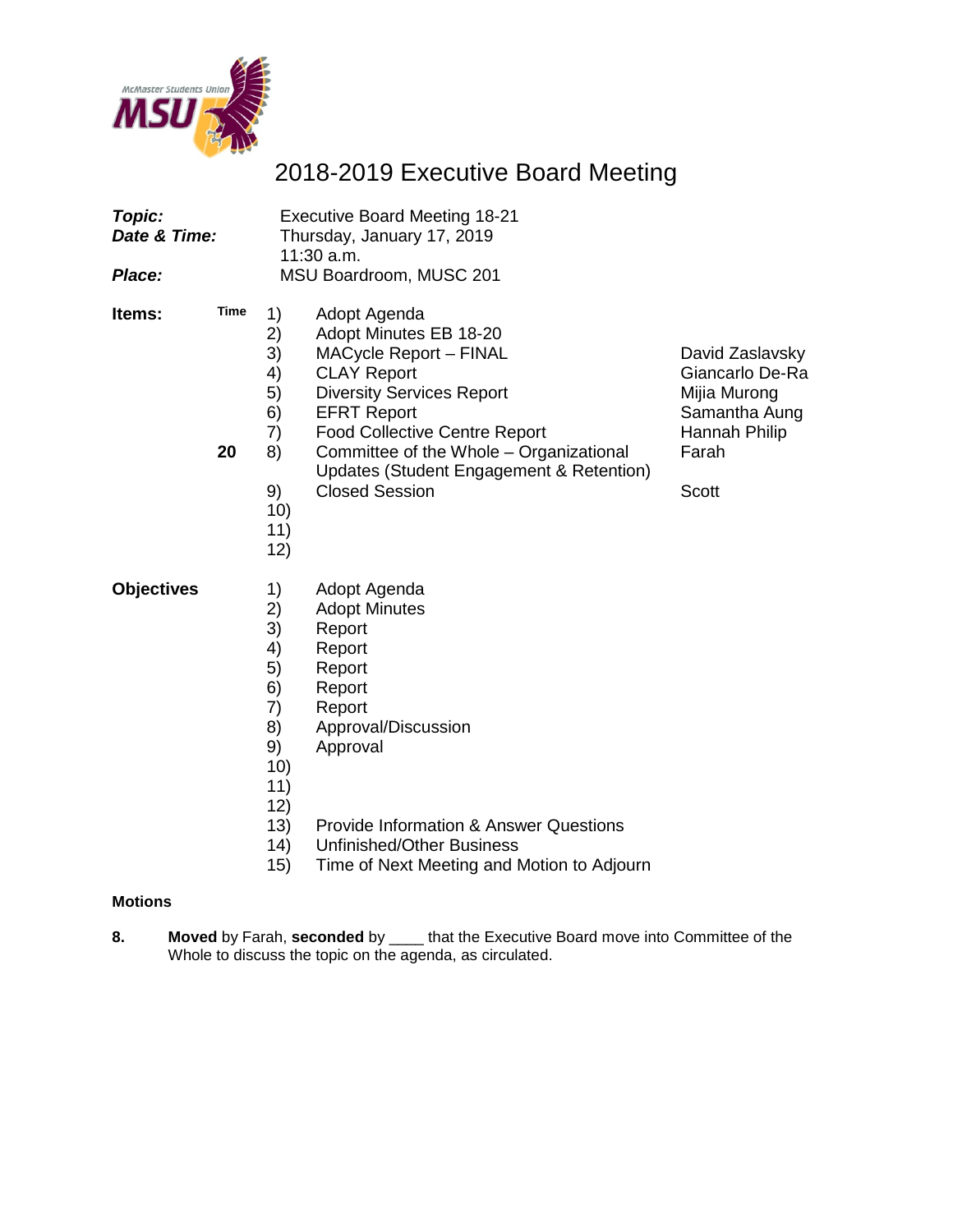#### **Executive Board Meeting 18-21 Thursday, January 17, 2019 @ 11:30am MSU Boardroom, MUSC room 201**

#### **Called to Order 11:33am**

| Present               | Bertolo, Epifano, Farah, Florean, Hackett, Robinson, Roshan, Warwani        |
|-----------------------|-----------------------------------------------------------------------------|
| Late                  |                                                                             |
| Absent                | Gandzi                                                                      |
| <b>Others Present</b> | J. McGowan (General Manager), V. Scott (Recording Secretary), Hannah Philip |
|                       | (FCC Director), Giancarlo Da-Re (CLAY Coordinator)                          |

#### **1. Adopt Agenda**

**Moved** by Warwani, **seconded** by Robinson to adopt the agenda, as presented.

#### **Amendments**

- Scott Strike MACycle and EFRT Reports
- Farah Strike Committee of the Whole Organizational Updates
- **Epifano Move CLAY Report to end of Agenda**

**Moved** by Warwani, **seconded** by Robinson to adopt the agenda, as amended.

#### **Passes Unanimously**

#### **2. Adopt Minutes**

**Moved** by Warwani, **seconded** by Bertolo to adopt the minutes of Executive Board meeting 18-20 – January 10, 2019, as presented.

#### **Amendment**

Warwani – EFRT was Gandzi, not Warwani

**Moved** by Warwani, **seconded** by Bertolo to adopt the minutes of Executive Board meeting 18-20 – January 10, 2019, as amended.

#### **Passes Unanimously**

#### **3. Food Collective Centre Report – Hannah Philip presented**

Philip summarized the report.

#### **Questions**

- Robinson asked if Philip had any insight on the increase of usage in November. Philip responded that they weren't sure, but it's quote possibly because the services has cemented who they are as a brand, and Second Course. They added that it might also be because of having a conversation with Financial Aid and them telling students about the services.
- **FIOT** Florean stated that the service was doing really well and asked if they were thinking of continuing Second Course or just focus on Ladles of Love. Philip responded that they will be focusing on Ladles of Love and making it more frequent. They added that they are making sure the food given is healthy while being accessible.
- **Robinson asked what students would do if they don't have Tupperware for the soup. Philip responded** that they will be going to ikea and buying some bowls, and hoping to use TwelvEighty's dishwasher.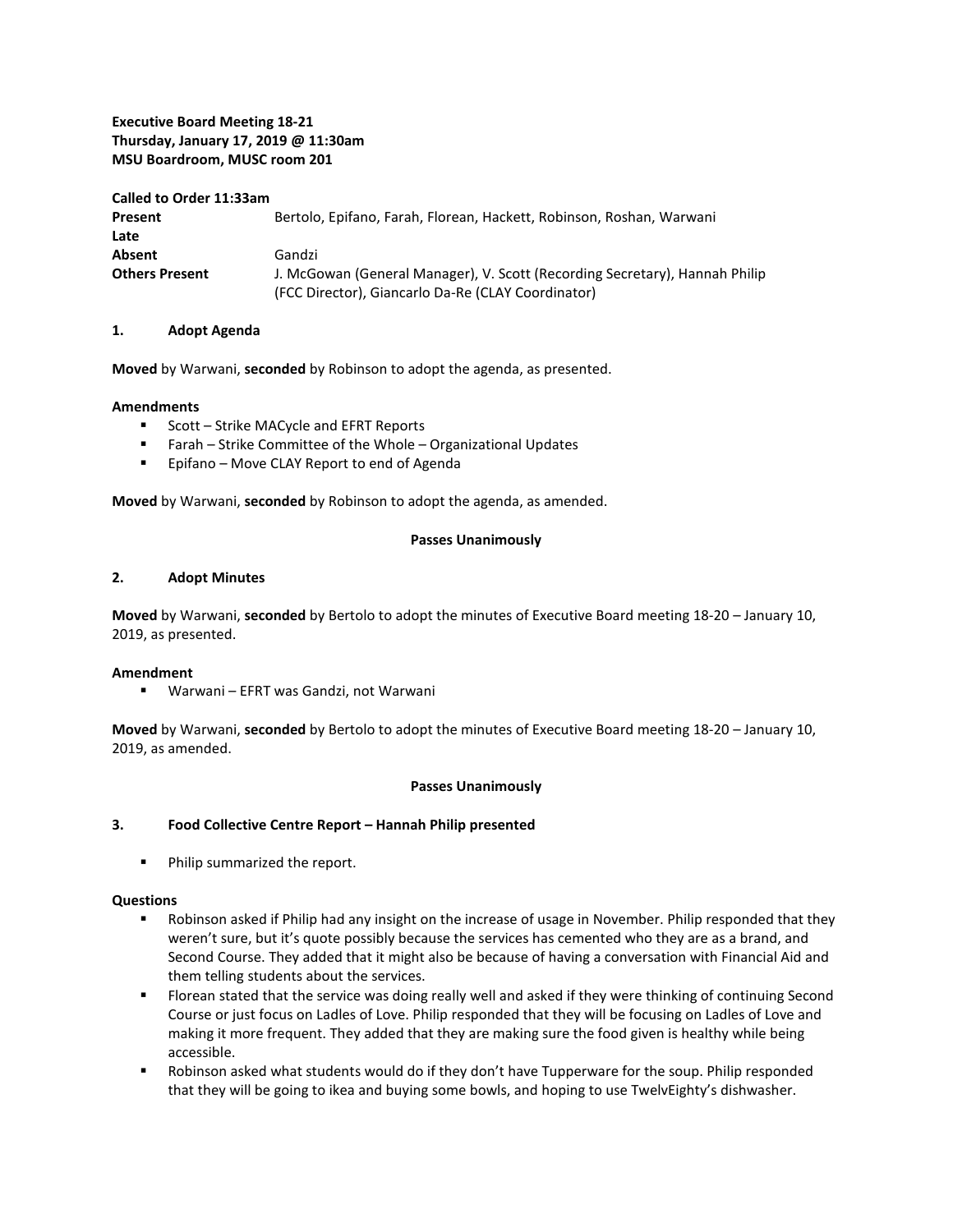- **FIOT** Florean asked if Philip had thought of doing Second Course and Ladles of Love at the same time. Philip responded that they haven't but could look into it.
- Florean asked where the money came from for the soup, as they thought Second Course was leftovers. Philip responded that Second Course was envisioned to be leftovers, but didn't turn out to be. They stated that Hospitality thought that giving out leftover food would be impacting the flavours so they gave out fresh food as donations.
- **BUD** Roshan asked why nine volunteers dropped and if they considered reaching out to those volunteers to get feedback. Philip responded that the main reason was because it didn't fit into their schedules. They stated that they do have a volunteer feedback survey, and will ensure that it will be sent to those who couldn't make it back.
- Florean asked if there could be two different surveys, one for those who left and the rest of the volunteers. Florean asked if Hospitality was okay with baking fresh things from hospitality. Philip responded that this wasn't something they discussed, but felt that by baking items that were heartier then it would be diverting from hospitality's business units.
- **FIOT** Florean asked how much was the soup. Philip responded that they have an estimate for 80 cents per person, and they asked for 50 portions.
- **FIOT** Florean asked for a more outlined budget so that they can see where everything was coming from.

#### **4. CLAY – Giancarlo Da-Ré presented**

Da-Ré summarized the report.

#### **Questions**

- Hackett asked if there was a way to contact Da-Ré on the website for subsidized options. Da-Ré responded that there was, and the student can just send an email to CLAY.
- Roshan asked if the MSU has a way to make an accessible conference because of funding concerns. They stated that they had concerns about making the students reaching out and it was creating barriers. Robinson responded that currently the MSU's investment was \$23,000 and the cost of the conference was \$42,000. They stated that if they wanted to move towards a free conference they would have to increase the sponsorship or the amount the MSU was to invest, which wasn't a priority of the Board.
- Farah asked what Da-Ré needed to know for subsidies. Da-Ré responded that they don't ask for info, but if someone wanted to be subsidized CLAY would give them a spot. Da-Ré added that they could see what Roshan meant, but was hesitant to reach out and that it might be a larger issue. Epifano stated that they could talk to Pauline about inserting the email right into the application rather than the student sending as separate email. Epifano stated that they're still emailing but easier than using copy and paste. Roshan stated that was their line of thinking, accessibility doesn't mean free just no barriers. Farah stated that they could follow up for the next meeting.
- Robinson asked about the EFRT presence and the increased attendance at conference. Da-Ré responded that two years ago there was maybe three calls, and last year there was 8-12 calls per day. Da-Ré stated that they needed more than one person but it also depends on what the weekend is going to look like.
- Warwani stated that in terms of long-term strategy they could look into the University helping to fund that.
- Florean asked what the numbers were of those who paid in full, who was partially funded, and who didn't pay. Florean asked how the conference makes that determination. Da-Ré responded that they had 90 delegates registered for the full amount, 21 partial subsidies, and 15 who were fully subsidized. Da-Ré stated that there isn't a specific solid answer on how they decide on partial or full subsidies, but the direction they're going right now is to see what the demand was for both sports and work with funding as it comes in as funding fluctuates each year.
- Florean asked when people are applying for subsidies does the conference tell them their options or do they just ask for it. Da-Ré responded that they would be speaking to Pauline about that for applying online, and they would be asking the student about their own funding options.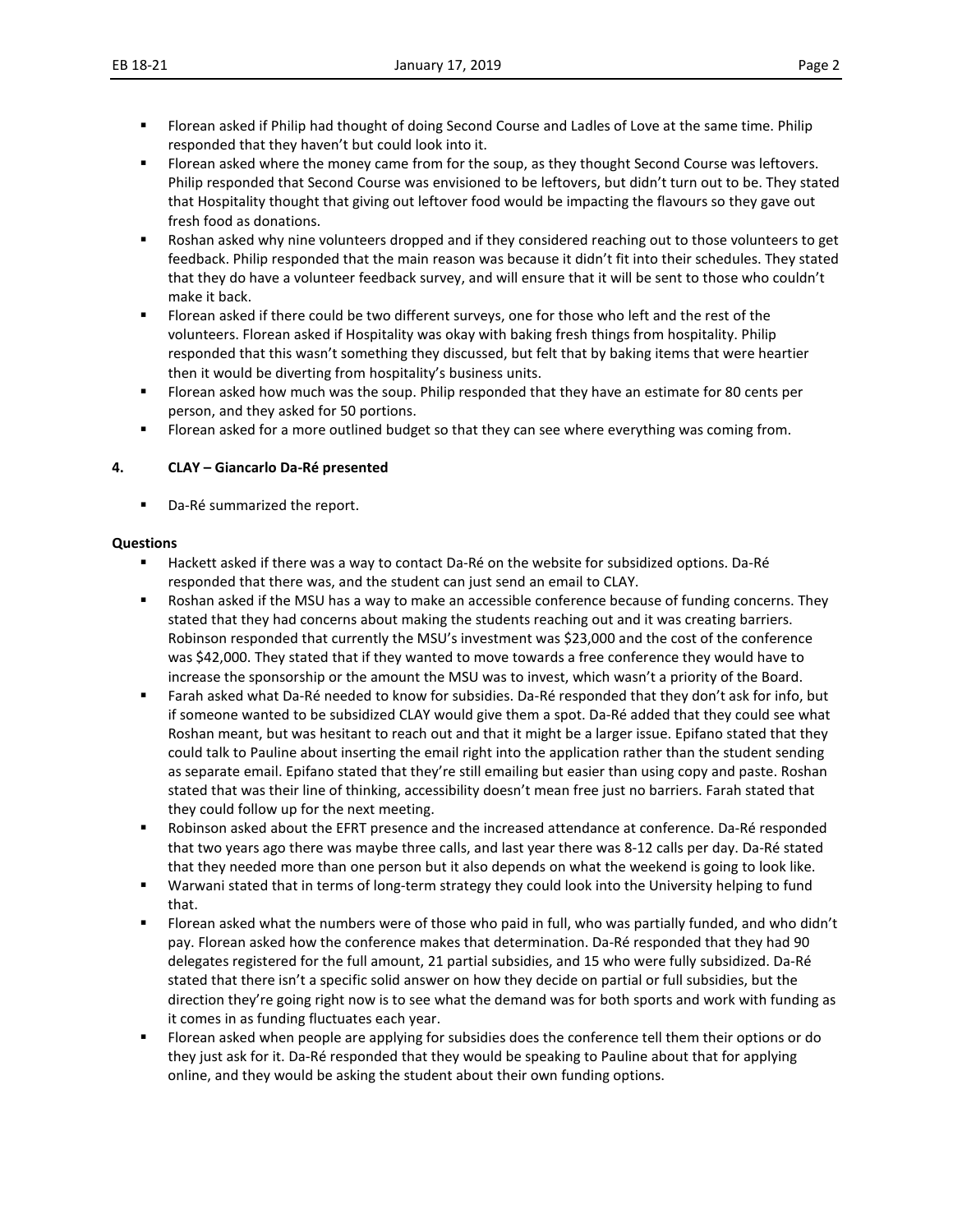#### **5. Diversity Services Report – report attached**

**Epifano went over the report.** 

#### **6. Closed Session**

**Moved** by Epifano, **seconded** by Warwani that the Executive Board move into Closed Session.

#### **Passes Unanimously**

#### **7. Return to Open Session**

#### **Information and Questions**

- McGowan apologized for being late to the meeting, and that they were dealing with the press released from the Ministry of Training, Colleges, and Universities.
- **Bertolo stated that at 11am, there was a press release from the provincial government about tuition** affordability. Bertolo stated that the government will be lowering tuition by 10%, freeze tuition until 2020/2021, and give more of a choice of fees to students. Bertolo stated that they are trying to get more clarification on what choice students get with the fees they pay and will be having more conversations with the government. Bertolo added that OUSA will be working on this, and they will provide more information as it comes.
- **McGowan reported that there will be a meeting this Friday with the University to talk about next steps,** and to get an idea of costing.
- Hackett reported that they have finished the budget submission and that it was being printed. Municipal Advocacy Week is starting in a week.
- Robinson reported that 'Life after Mac' happened, and the events went well. SLEF idea voting opens next Wednesday.

#### **8. Adjournment and Time of Next Meeting**

#### **Time of Next Meeting:**

#### **Thursday, January 24, 2019 11:30am MSU Boardroom, MUSC 201**

**Moved** by Florean, **seconded** by Warwani that the Executive Board meeting be adjourned.

#### **Passes by General Consent**

#### **Adjourned at 12:30pm**

/vs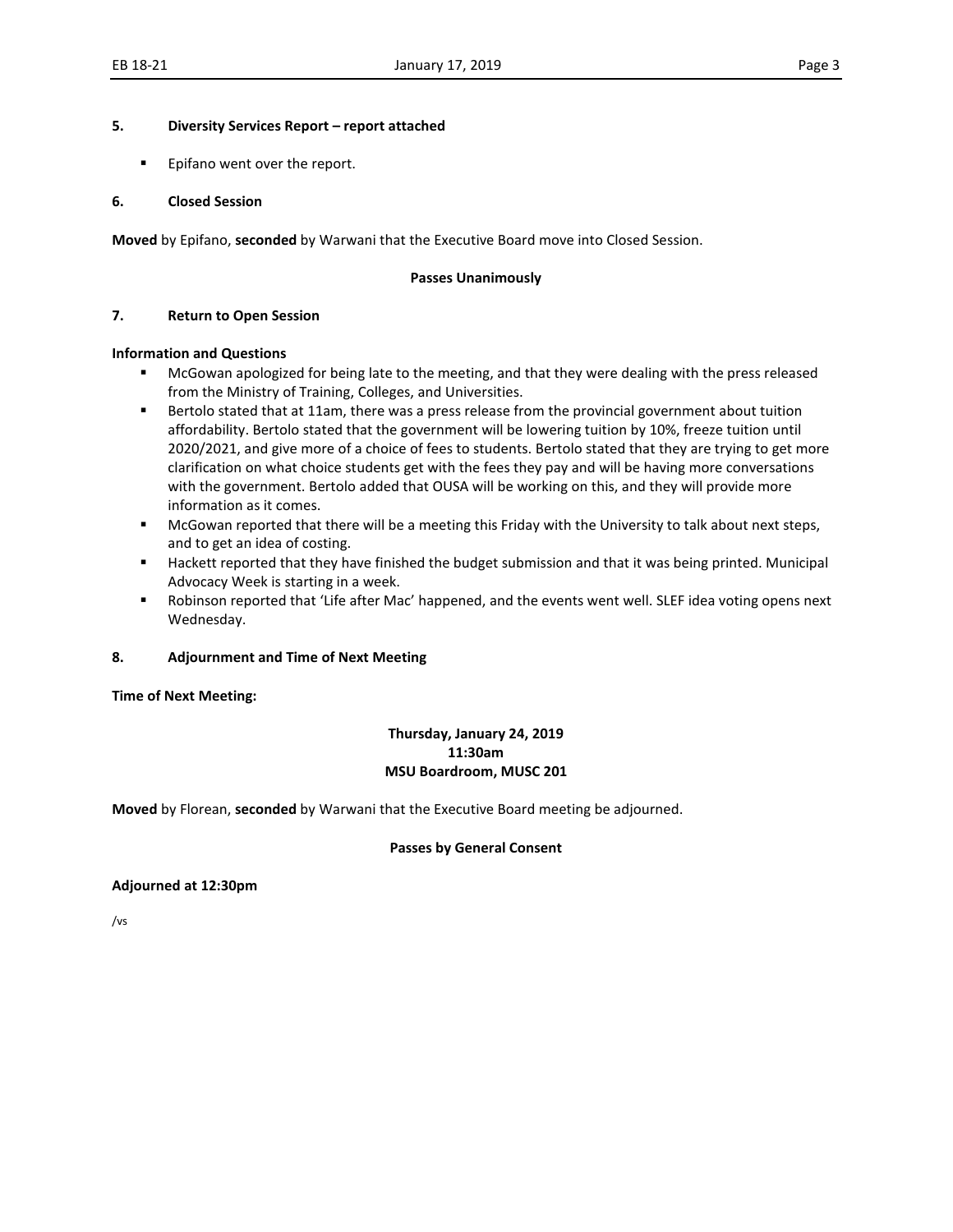

# REPORT

From the office of the…

## Food Collective Centre Director

| TO:      | Members of the Executive Board     |
|----------|------------------------------------|
| FROM:    | Hannah Philip                      |
| SUBJECT: | Food Collective Centre Report [#7] |
| DATE:    | January 17 <sup>th</sup> 2019      |

## YEARPLAN UPDATE

Food Collective Centre is sailing smoothly! Last month we had Study Snacks and Support- a recurring event where we bring snacks and coffee to students to help them through that late-night exam study grind.

We ran our third Good Food Box event of the year which went smoothly, and our second Community Kitchen workshop.

This semester we're hoping to move away from our Second Course events for a healthier, heartier alternative called Ladles of Love in collaboration with The Grind (more details below).

Most of our volunteers are re-trained and our physical space is open for all to use! Overall, we find that we're investing more on hygiene products than we have in previous, which is interesting.

## SERVICE USAGE

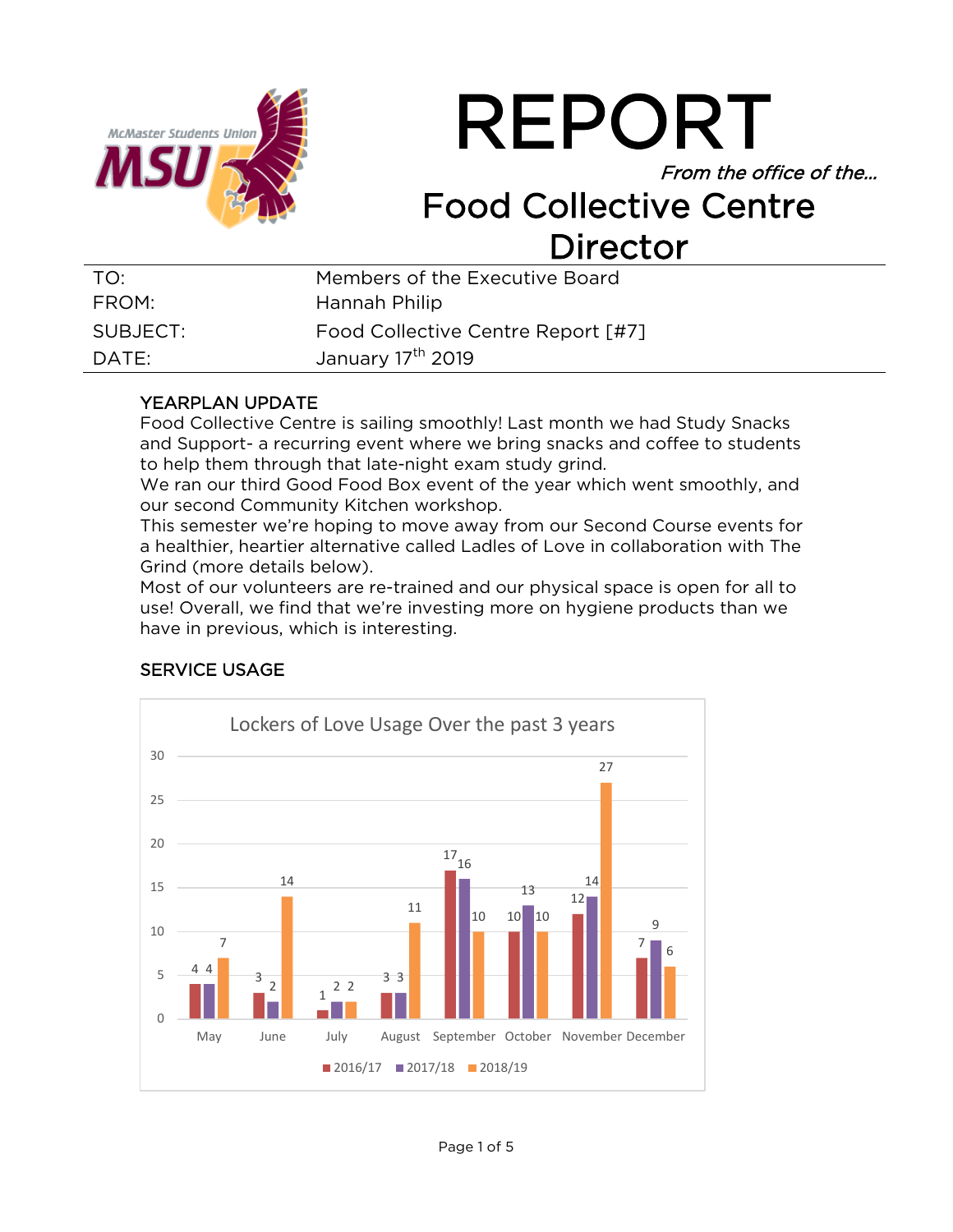Lockers of Love Usage sky rocketed in November, hopefully due to increased promotions of our service as opposed to a greater need in our community during that month. Service Usage for December has been low, which is most likely attributed to the fact that McMaster Students aren't on campus for a large part of that month.



Usage of our physical space also increased greatly in November. However, the majority of Food Collective Centre partners still prefer the anonymity of our Lockers of Love program. In terms of items taken, we're seeing a larger portion of our FCC partners who are interested in our hygiene products, but we're still primarily running out of chickpeas, beans and soups.

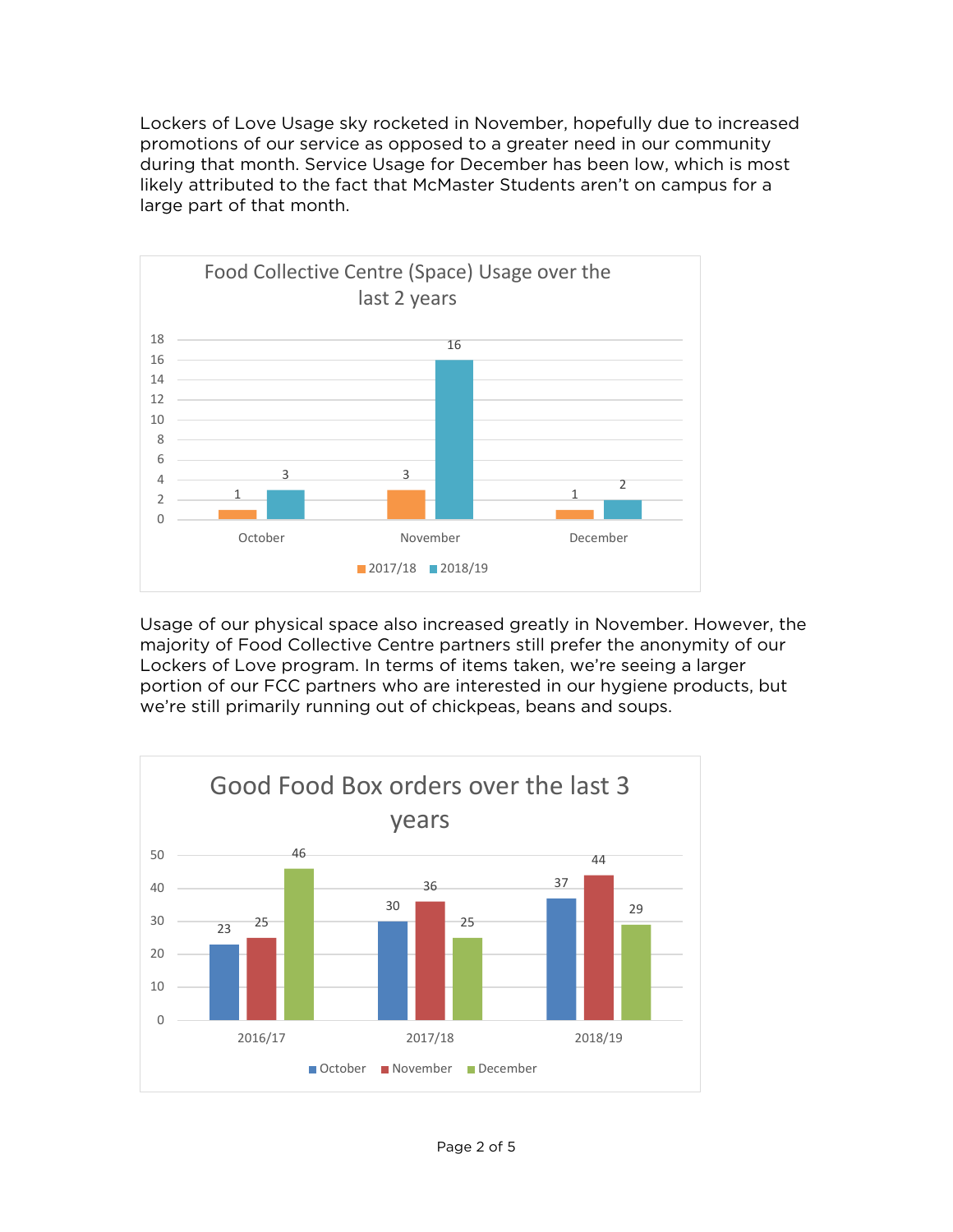Good Food Box orders have remained relatively stable, but dropped from November to December. Mostly due to the fact that students are leaving their student houses in Hamilton and were worried about using up the contents of their box especially during exam season when they might have less free time to cook.

## PAST EVENTS, PROJECTS & ACTIVITIES

## Community Kitchen workshop: Brunch for dinner

Our Second Community Kitchen workshop of the year went well! We made biscuits, eggs benedict an eggs Florentine (as a vegetarian version). We had good turn out, and taught a few new cooking techniques. Unfortunately, we're still getting used to the oven which took a little longer to cook biscuits than expected, but we're correcting for this in future events by primarily using the stove top.

## Study Snacks and Support

Our Study Snacks and Support event in collaboration with FYC went well! We consistently had a lot more turn out than last year, we're not sure if the days we picked were more useful for students or if having the doors open for people to walk in made us a little more visible.

However, it seems like we were a little redundant because the chaplaincy centre provides freshly brewed free trade coffee and treats on Second Floor MUSC. This April, we're hoping to collaborate with them which will allow us to spend a lot more on fresh fruit and healthy snacks, or simply have this recurring event a little more frequently.

## Smoothie Station at FYC's First Year Chill event

We bought fruit and milk for a smoothie station! The event went well (due to FYC's incredible planning).

## UPCOMING EVENTS, PROJECTS & ACTIVITIES

## Ladles of Love

Our first Ladles of Love event is coming up on January  $24<sup>th</sup>$  2019. This program is in collaboration with The Grind, and seeks to provide students with a heartier, healthier meal in a more central location. We will be purchasing soup from 1280 and using The Grind's space after hours.

Ladles of Love is an alternative to the Second Course program that ran last semester in Bridges. While there were always students lining up for the pastries and muffins we would provide (in collaboration with Hospitality services) I felt that Food Collective Centre had a responsibility to serve healthier meals. Since Ladles of Love will be serving hot vegan soups, bread and fruit, we will probably not appeal to students who were looking for a quick pastry; which means that we will probably be serving less people but reaching our demographic of food insecure students better.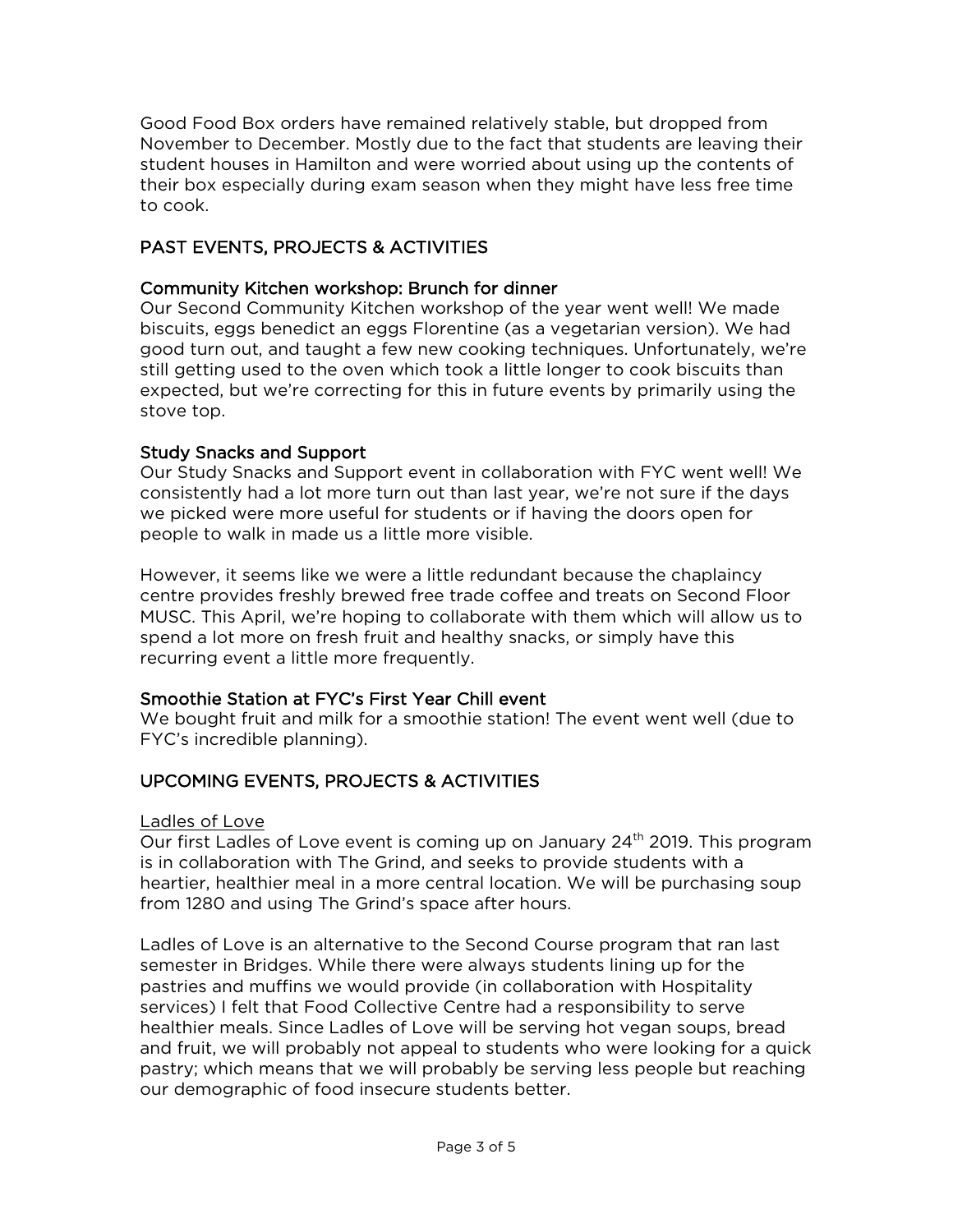According to the preliminary results from the "Hungry for Knowledge Survey" distributed to McMaster students, around 80% of survey participants have not accessed Food Collective Centre, which may be due to a lack of knowledge around the resources available at McMaster. This event aims to be a space for students to sit and eat with us to encourage conversations around food insecurity but also to let them know about our upcoming events as well as the resources available to them.

#### Community Kitchen Workshop

Our next community kitchen workshop is coming up on Jan 29<sup>th</sup> 2018. It will take place in Alumni house Kitchen, with about 10-12 participants. In the past, we've run into issues with planning recipes that might be too ambitious in a limited time frame, so we're hoping to focus on more transferable skills while still making an impressive dish for beginners.

#### Good Food Box

Our next Good Food Box delivery will be on February 5<sup>th</sup>. Packing will take place in the Grace Lutheran Church and we use Hamilton Cab's to deliver to individuals living in Hamilton. Unfortunately we're running into issues on the back end of our website to order, so we're directing people to the accounting office to purchase the Good Food Box for this month.

#### **BUDGET**

Spent \$91.85 on a Walmart run for hygiene products- pads, toothbrushes, toothpaste, diapers, razors. Spent \$93.34 on Walmart on various soups and cans of tuna. \$415 remaining in Reserve.

Spent \$47.51 on a fan from amazon.ca because our volunteers deserve it! \$2.49 remaining in office supplies.

Spend \$103 on pizza, snacks, hot drinks and a projector screen for volunteer appreciation as well as a volunteer refresher/retraining/bonding to remind volunteers; \$247 remaining in volunteer appreciation.

Spent \$341.98 total shared with FYC to run Study Snacks and Support! Our share was \$170.99 from our Events budget line. We also spent \$30.55 on fruit and milk for smoothies which brings our events budget to \$837.45.

## VOLUNTEERS

We held a volunteer appreciation event in December where we ate food, watched Harry Potter movies and chatted. It was organized as more of a dropin event, a few volunteers stayed for the entire time, but most of the volunteers who came only dropped by for some food, a quick chat and left. I think we could've gotten more turn out if we had planned this event in late November.

Our volunteer training in January took the form of volunteer appreciation 2.0 as we aimed to make training more interactive (i.e. a fun trivia game on FCC protocols with timbit prizes) and pizza and socializing after. I think this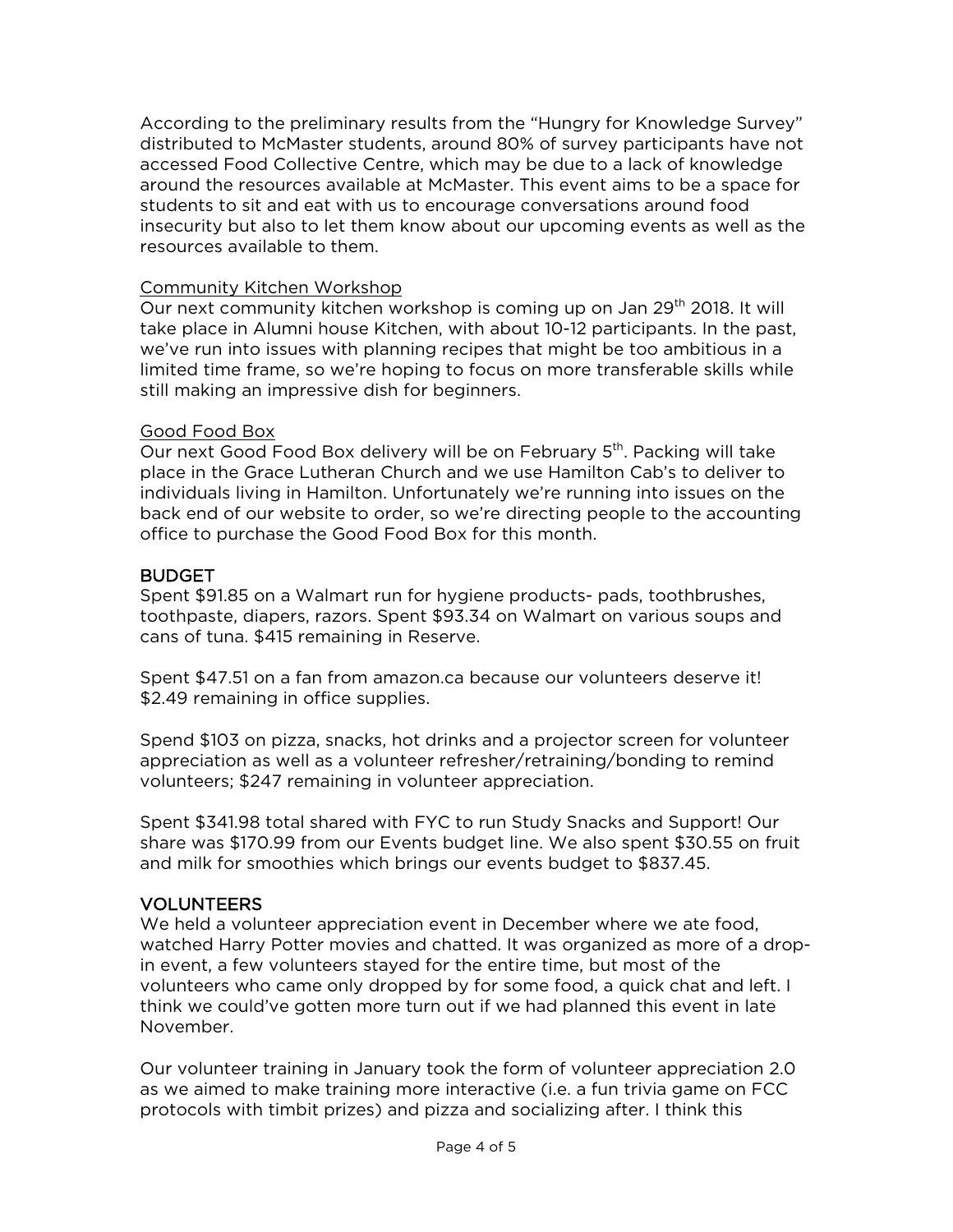probably worked better as people were less stressed and presenting the information in a game made people more likely to remember things as opposed to a dry presentation.

#### CURRENT CHALLENGES

Unfortunately, a few of our volunteers let us know that they would not be continuing with us this semester so we're looking for 5 individuals to join our team. This means an additional training date to make our team whole again.

We're having some technical difficulties on the back end of the website for Good Food Box orders. Unfortunately, despite our best efforts it seems like the website has a mind of its own and doesn't want to comply with us so we're directing people to the accounting office instead of online. I think this will probably lower our usage for the February Good Food Box.

#### SUCCESSES

*.*

We have a cool new program! I'm super excited about Ladles of Love and I hope you're excited about it too!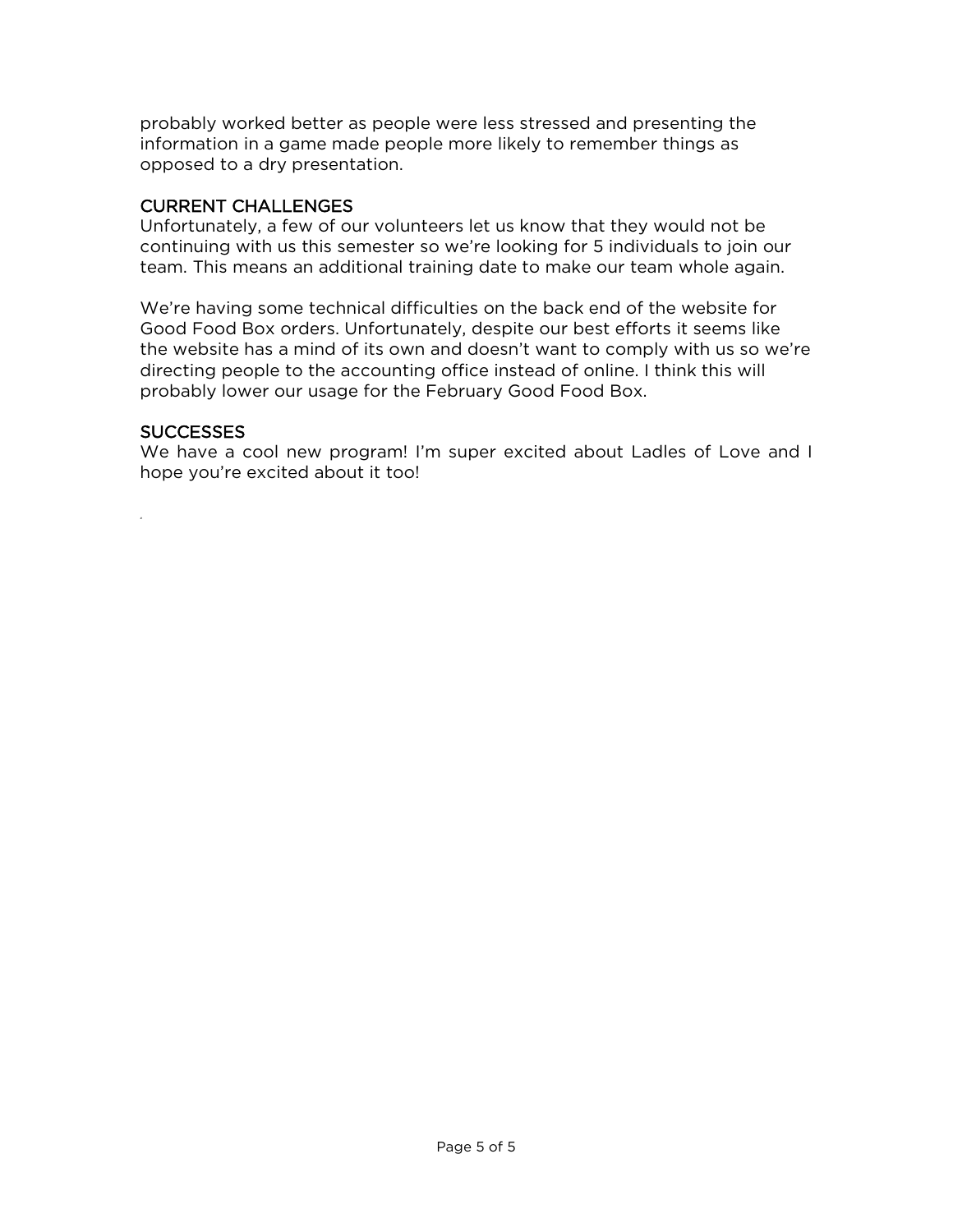

# REPORT From the office of the… CLAY Coordinator

| TO:      | Members of the Executive Board |
|----------|--------------------------------|
| FROM:    | Giancarlo Da-Ré                |
| SUBJECT: | CLAY Report 2                  |
| DATE:    | January 15, 2019               |

## YEAR PLAN UPDATE

Since my last year plan update, I have more or less stayed on track with the timeline outlined in my year plan. In late November, I was able to hire 9 amazing executives for our Planning Team. This left us with one Events Coordinator spot to fill, which prompted the re-release of applications from December  $7<sup>th</sup>$  – December 21<sup>st</sup>. Over the break, I interviewed one person who was then hired as the final executive on the CLAY 2018/19 Planning Team.

I was also able to meet with all hired executive members prior to the break to discuss the upcoming year. (I had a meeting over the break with the final hired executive member as well) This was incredibly helpful as it allowed all members to be able to have a plan moving into the break and new year. I also had our first team meeting the evening of December  $6<sup>th</sup>$ . This was very exciting, and everyone seemed happy to start this journey together.

Our Planning Team Retreat was scheduled for this past January  $7<sup>th</sup>$  in IAHS, however, in days leading up to the retreat there were some members who were unable to make it, prompting me to push this to an undetermined further date. Instead, we met for an hour and a half (with some members skyping in) to cover parts of the retreat schedule that were pertinent to CLAY planning as opposed to other team bonding parts. This mainly covered a discussion about Staff Applications which are being released on January  $27<sup>th</sup>$  and the process that our team will use to create Staff Application questions, as well as how application marking will work.

I was also able to meet with Scott before the break to make a detailed plan for the year's budget. Scott and I were able to work with the accounting office to find all of the purchases made last year after May  $1<sup>st</sup>$  which were not originally reflected in the budget I received, so this was quite insightful and helpful in planning the year's budget. I changed some things around based on the number of delegates we had last year and based on our projected delegate registration for the upcoming year. (Two years ago we had roughly 180 delegates, last year we had roughly 120, and this year we are aiming for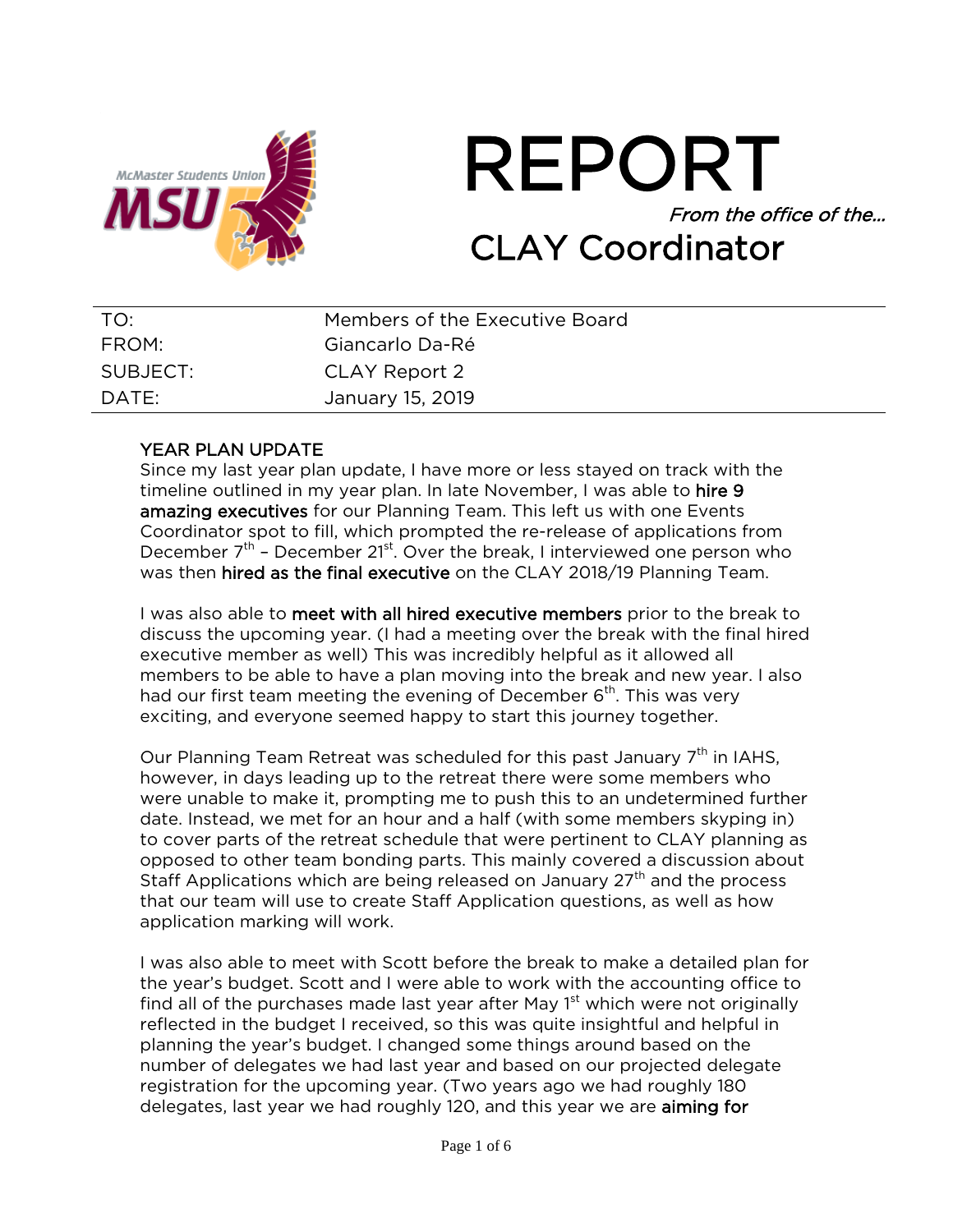roughly 160 delegates) This allowed me to place a further \$1000 towards buffer room for the weeks leading up to the conference and during the conference.

#### SERVICE USAGE

Since my last report, there has not been a lot of social media activity from CLAY accounts. That said, we had 7 applications for the re-opening of the Events Coordinator position. I was pretty impressed with this considering the application was open in the middle of exams.

I have also had three delegates reach out to me about registration which is super exciting! I have written down the names and contact information of these potential delegates so that I can personally email them once our delegate registration opens at the end of the month!

## PAST EVENTS, PROJECTS & ACTIVITIES

Before the break, I was able to sit down with Khadijeh Rakie from the EIO to talk about potentially collaborating for AOP training later in March. This was a great first meeting as I learned a lot about the training style of the EIO, and Khadijeh was able to learn a lot about CLAY. I would however like to have further conversations with last year's Coordinator for her input on this training before I commit to working with the EIO. I am hoping to know in the next couple weeks who I will be working with for AOP so that I know if our conversations will continue.

I also met with Kristina Epifano to discuss strategies for re-building the relationship between the MSU and the HWDSB. We were able to set up a meeting with Dave Heidebrecht from the Office of Community Engagement, however, he had to reschedule the meeting for health reasons. (See more in the Upcoming Events section on this)

I met with Pauline Taggart to discuss the creation of an online platform where individuals could make donations to the CLAY conference. This has previously never been done and was an idea that one of our current Sponsorship & Fundraising Coordinators brought up in their interview. We are just finalizing the details of this page, but it will be a page on the MSU McMaster website, and will allow anyone to donate either \$15, \$30, \$50 or \$100 to the conference. If they wish to donate an amount that is not listed here, my contact information is provided, and they are encouraged to reach out to me. While we were limited to having strict options of how much individuals can donate, the use of the MSU website for this platform should increase the legitimacy of the donation, and money will go directly to the Accounting **Office** which I can also monitor from my administrator account.

Our Media and Design Coordinator, Kristy, and I had CLAY promotional training with Haley Greene and Michael Wooder before the break which was incredibly informative. We learned a lot about the year through the lens of MSU CLAY advertisements, and as well a line of communication has been opened between Kristy, Haley and Wooder. This meeting lead Kristy and I to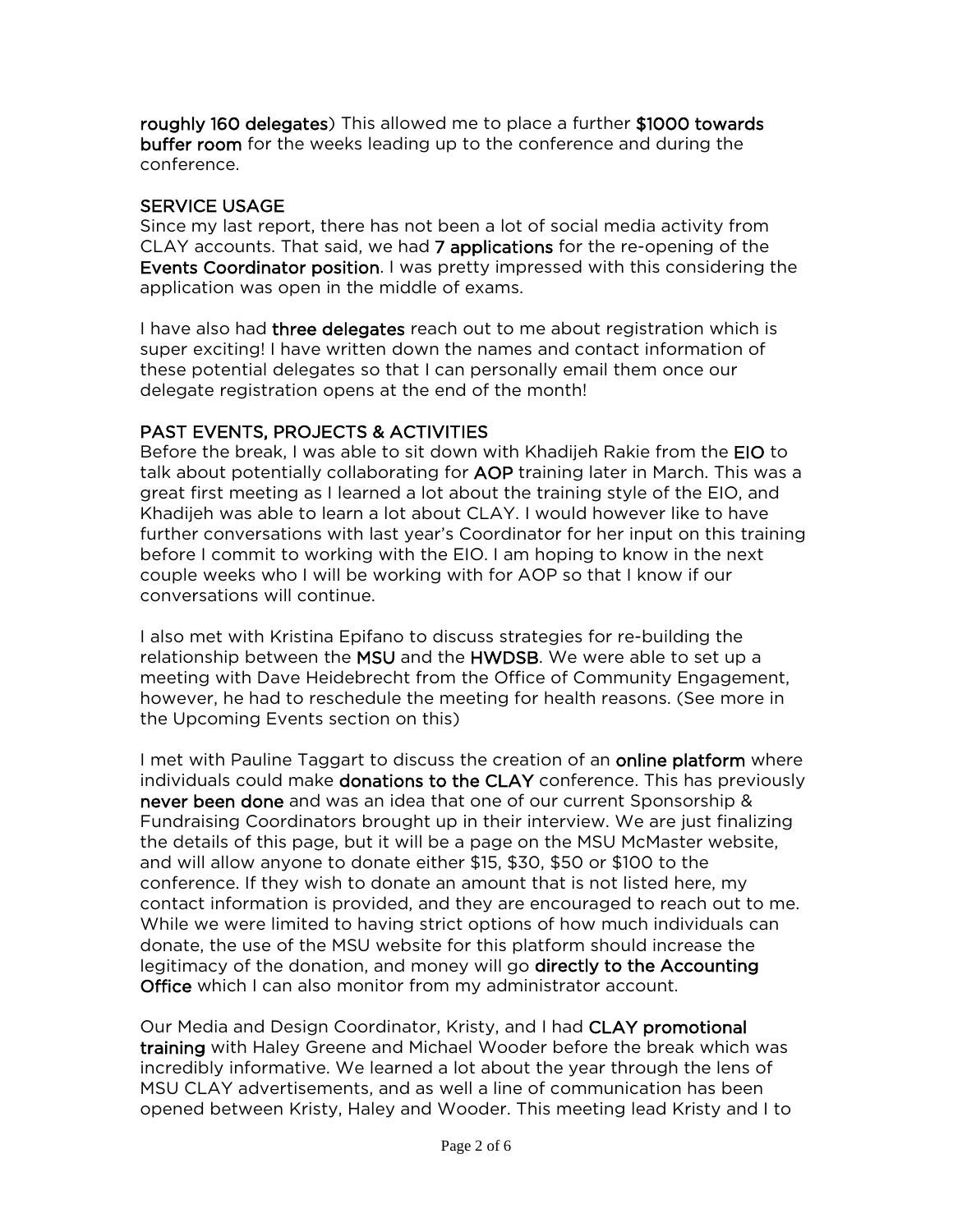set up a meeting with Emilia and Kayla Da Silva for January  $7<sup>th</sup>$  where we discussed the upcoming year, ideal timelines and strategies to make things run as smooth as possible. This seemed to be a great start to the year for the relationship between CLAY and the Underground as last year it seems that tight deadlines lead to some frustrations.

I have remained in communication with Theresa Merwin of Crown Ward Hamilton, and while she has distributed our information to all of her contacts across the Greater Hamilton Area, there has been no response without funding from our end. I will remain in communication with Theresa so that she is updated when subsidized spots become available for delegates that she can help us get in contact with.

Lastly, I have been in **communication with EFRT** about sending EFRT members to CLAY this year. It seems the best strategy for this is to wait until closer to the conference when EFRT members have a better idea of their summer commitments, as EFRT scheduling is typically done a month in advance, I will remain in contact with EFRT executive members so that when the time is appropriate, we can work to get EFRT members to CLAY again this year.

## UPCOMING EVENTS, PROJECTS & ACTIVITIES

I previously mentioned that the meeting with Dave Heidebrecht was rescheduled to January  $15<sup>th</sup>$ . From this meeting, we hope to learn more about the situation and ensure everyone is on the same page, find out how we can try to work with the HWDSB without it feeling like they are endorsing our conference (as this was a previous concern of theirs) and any advice for meeting with the HWDSB Partnership & Community Engagement Supervisor, Mike Desjardins. We hope to meet with Mike either later in January or during February to discuss tangible next steps for the re-building of this relationship.

The only Hamilton organization that has gotten back to me so far is Empowerment Squared and we have a meeting scheduled for January 9<sup>th</sup> at their location. Our Outreach Coordinators are following up with other organizations this week to begin setting up other meetings, and they will be meeting with me prior to our meeting on Wednesday to ensure that everyone is well prepared for the meeting. This is incredibly exciting as it is our first inperson meeting (of many) with a local Hamilton organization.

I will also be setting up meetings shortly with Haley and Wooder to discuss promotional strategies for Staff Applications and Delegate Registration release. I hope to open Delegate Registration by the end of the month, to hold off on a large promotional push until our Staff Application promotional push is over so as to avoid overlapping promotions. The meeting regarding Staff Applications will take priority.

Haley has also agreed to help us with Planning Team member Facebook profile picture headshots for Staff Application promotions. We will be finalizing time slots for two 30 minute times when Planning Team members can have their pictures taken the week of January  $14<sup>th</sup>$  to give Haley plenty of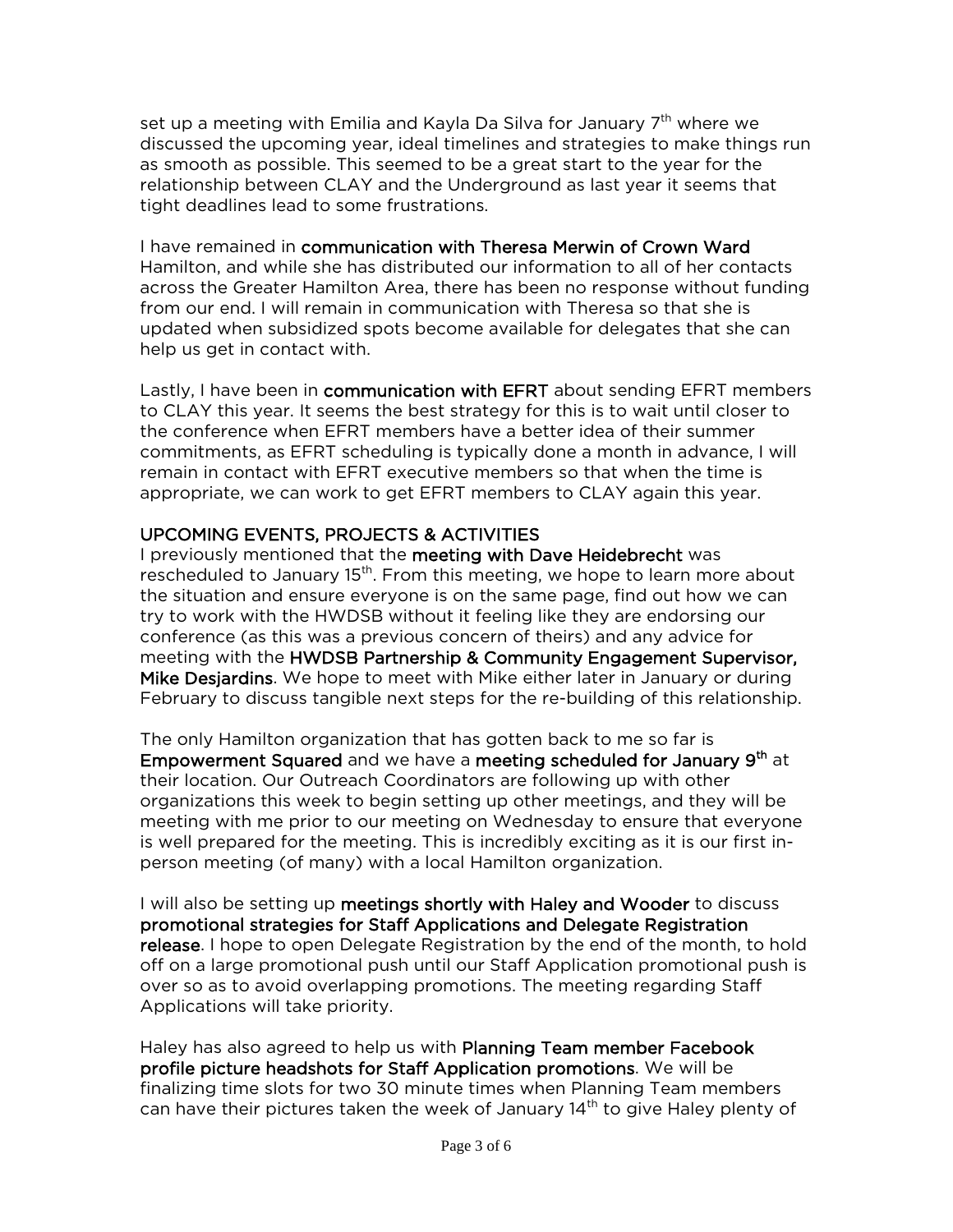time to edit the pictures for us. This is incredibly appreciated by everyone on the team!

There is a meeting scheduled for January 10<sup>th</sup> with Jane Luft, the two Spark Events Coordinators, Melissa Paglialunga and Emma Thomas to begin planning the Applicant's Workshop which will be held in February. This timing should also be very helpful for our Staff Team hiring as our interviews will be held on the weekend of March  $2^{nd}$ , so any students who attend the Applicant's Workshop who are also offered interviews will have quick opportunities to utilize new tools they may gain from the workshop.

Our Sponsorship and Outreach packages are just being finalized before we send them to the Underground for creation. They should be sent to the Underground by early next week after our Media & Design Coordinator has finished with them.

I have also been in contact with Paul Luciani from Camp Trillium to set up a CLAY team trip to Camp Trillium, and Paul has suggested February  $7<sup>th</sup>$  as a potential date for this trip. I will be presenting this option to our team this week and we will go from there. I am very happy that we are working to have this trip during early February so that our team has knowledge of the space early in their planning process.

As previously mentioned, our Staff Applications will be released on January  $27<sup>th</sup>$ , and will be out for two weeks until February 10<sup>th</sup>. This will give our team a week to mark applications, and a week for selected individuals to accept or decline an interview and choose an interview time slot. Interviews will then be held on March  $2^{nd}$  – March  $3^{rd}$ , so that we have a team chosen by the evening of March 3<sup>rd</sup>. The current plan is to have two available Staff Applications: one for the Leadership Developer position, and one for the Leadership Developer Events and Media Events positions. There has been increasing interest in Events positions in the past year and this year, which has prompted the decision to make it a separate application.

I will be meeting with Pauline shortly to discuss strategies for Delegate Registration online and how the Registration for subsidized spots can be made available for only those who contact me directly. Once this is set up, I plan to open Delegate Registration by the end of January and keep it open until a few weeks before the conference in late May.

Finally, I will be contacting LIFT church within the next week or so to learn the best way to have LIFT volunteers provide a breakfast option for our staff at training in May. I assume I am extremely early in contacting them for this, but this is only an assumption, and I hope to learn more about the process for booking LIFT through this communication. This would alleviate some of the costs associated with training from last year, as fruit and bread was provided for breakfast, but there was not nearly enough to feed all the staff. If I am successful in booking LIFT, there will be no costs associated with the breakfast on either day of our May 18<sup>th</sup> and May 19<sup>th</sup> training, and I will also be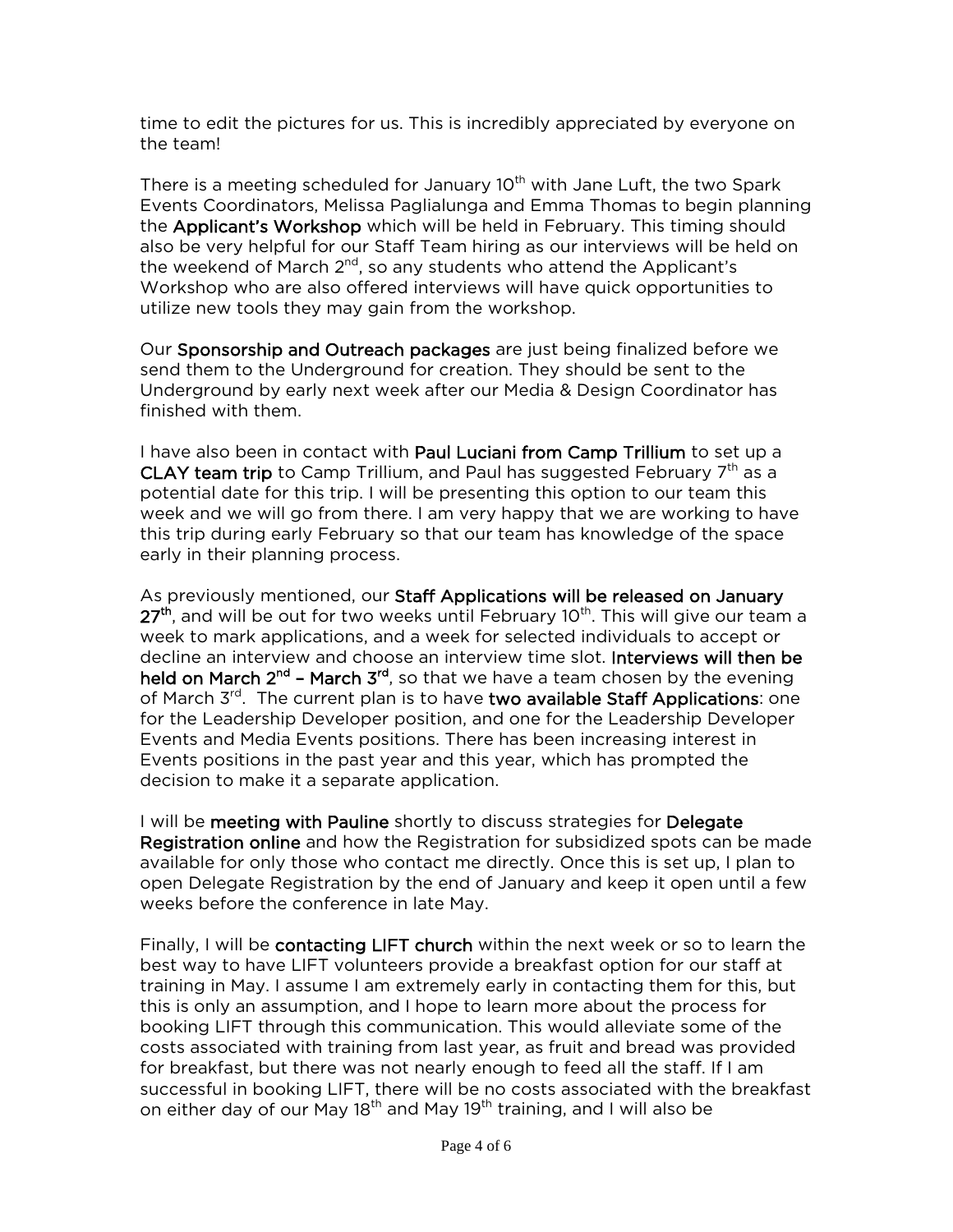encouraging staff to have their own breakfast prior to training in the event that there is not enough food for them.

## **BUDGET**

The only money I have spent so far is on a new full-size CLAY pull-up banner. I am extremely happy with how the banner turned out, and I believe with its durable material and timeless design, it will be used for many years to come!

## VOLUNTEERS

Currently we have a team of 11, and by March  $3<sup>rd</sup>$  we will have hired another 50 members. By assuming we have 160 delegates registered, that would require 16 co-ships for 10 delegates per group, which would require 48 Leadership Developers. We would also need 6 Leadership Developer Events members, the same as last year, and 2 Media Events members. 5 of our Planning Team members will be acting as Leadership Developers during the weekend, which requires us to hire an additional 43. One Planning Team member will be acting as a Media Events member, meaning we only have to hire one other. The 43 LDs, 6 LDEs and 1 Media Events staff that we will then have to hire total to 50 staff members.

Last year we only received 130 application responses while the year before there were over 200, so I am hoping for an increase in the number of application responses from last year.

## CURRENT CHALLENGES

There are two main current challenges that I am working on. The first is scheduling team meetings; our Planning Team of 11 members seem to have vastly differing schedules which has made organizing weekly meeting times difficult. I am hoping that the use of a When2Meet will give us the best possible time slot. Once everyone submits their preferences for the When2Meet, we will go from there.

The second challenge I am working on is trying to get all gears moving at full speed as we begin the new year. I had not expected much from the team over the break, but not that we are back, I am hoping for us to be in full swing as soon as possible. It has only been a few days back so I am trying to spread out days when I ask new things of Planning Team members. I know everyone is just settling back in and they are all volunteers so I don't want to burden everyone too much with CLAY tasks when they are trying to get their lives in order as classes start up. It is a fine line of asking too much and trying to get all cylinders going as soon as possible.

## **SUCCESSES**

The best success so far is that we have a full team!! This is incredibly exciting and makes planning much easier now that there are 11 of us and not 1. Shortly there will be 61 of us (hopefully), so that is even more exciting!! I am also very excited that we have a new banner that is not ripping or broken, and that can be used for multiple future years! I am hoping for many more successes this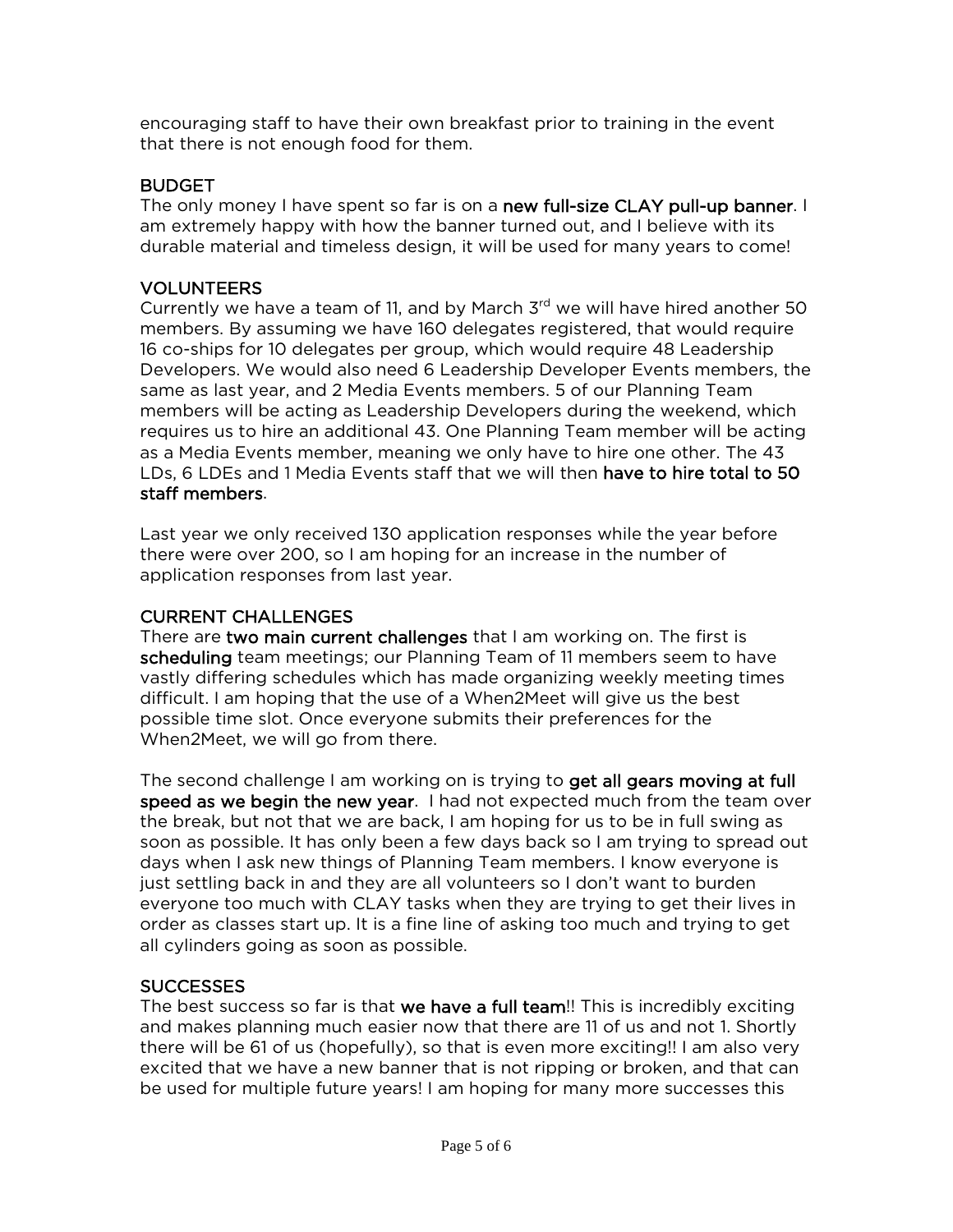month as we all start to dive deeper into our roles and responsibilities in the planning process!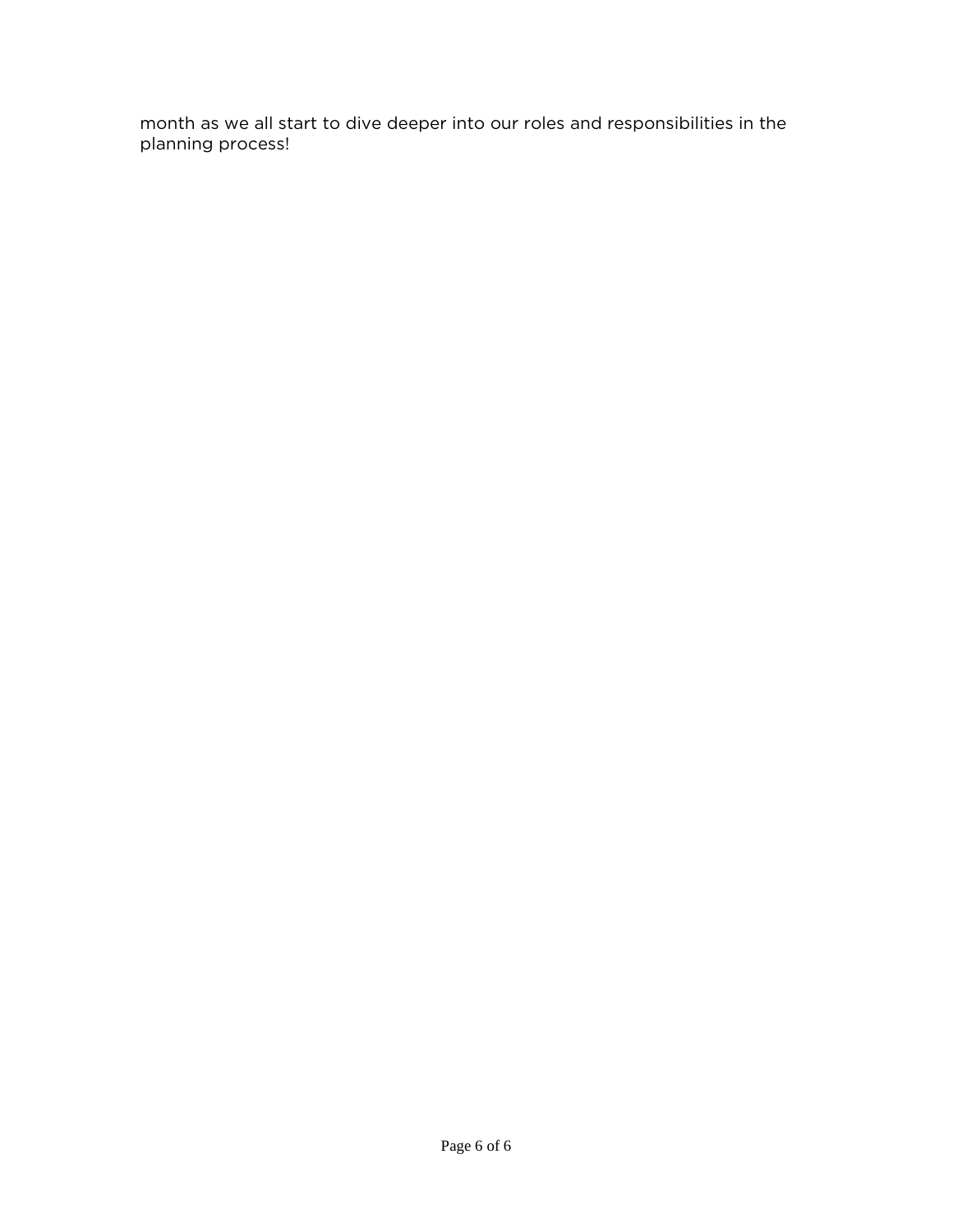

REPORT From the office of the… Diversity Services Director

| TO:      | Members of the Executive Board             |
|----------|--------------------------------------------|
| FROM:    | Mijia Murong                               |
| SUBJECT: | <b>[MSU Diversity Services] Report [6]</b> |
| DATE:    | [January 14, 2018]                         |

## YEARPLAN UPDATE

In the past several months, we've held a very successful online campaign on the ethics of traveling. Other than that, a lot of internal work has taken place. The execs have had the chance to really engage and provided more specialized training to their committee members, we've attended and helped to promote the town halls that the associate vice president of equity, Arig, has been hosting to seek feedback about the Equity Diversity and Inclusion framework. The Interfaith Council continued to meet, plan events, and create a space where folks can come in to consult on religion, faith, and spirituality related issues. Finally, we have been working hard to plan a series of programming for Diversity Week, which will take place from Jan 28- Feb 1.

#### SERVICE USAGE

Last weekend, we provide AOP at the WGEN volunteers' retraining.

Our "Unpacked" campaign addressing the ethics of travel have received a lot of engagement from the McMaster community. In total, the set of 5 posts have reached 16 000 people, with some posts reaching 40+ shares.

We have also been regularly using our social media platforms to share other resources and events with the McMaster community. We helped to promote the PACBIC 3R working group's Lets talk about Race events, and several other initiatives hosed by the EIO.

Finally, in Bridges, we've hosted 20 events in November, 8 events in December, and currently have 8 events planned for January.

## PAST EVENTS, PROJECTS & ACTIVITIES

Our major project in late November and early December is the Unpacked campaign. This campaign consists of a series of 5 social media posts inviting our audience to consider the three different opportunities to travel that are frequently presented to students: studying abroad, researching abroad,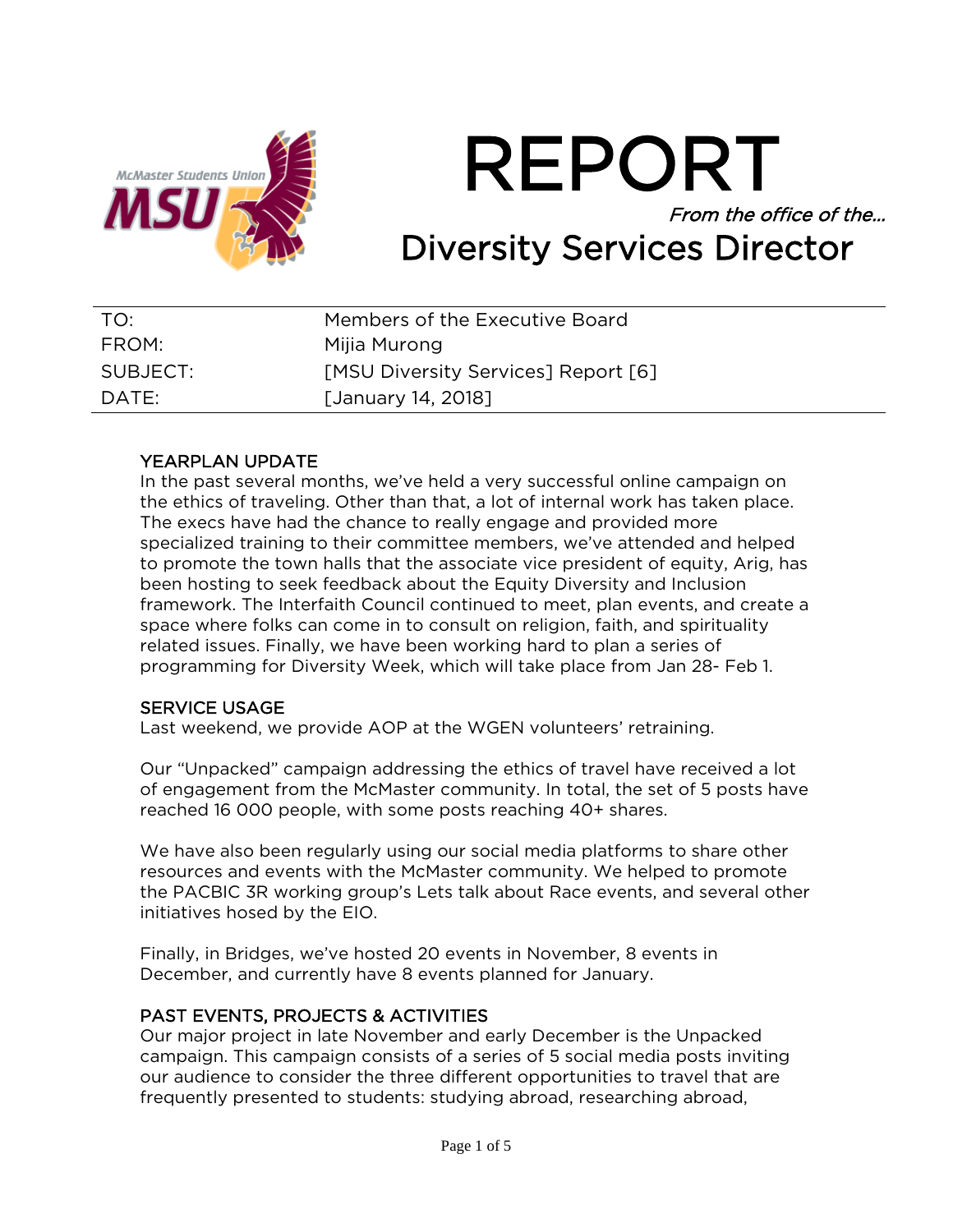volunteering abroad. Our goal for the campaign is to remind students to consider the complicated nature of engaging in work on foreign land, and share some of the tools and resources that can be used to help students differentiate between and helpful and harmful types of engagement as a foreigner.

The interfaith council also hosted an interfaith sushi social at the Indigenous Studies space. The primary organizers were CISSA and Hillel. With the dedication and enthusiasm of these two organizations, the social was a wonderful success. Lots of students showed up, from inside and outside of these CISSA and Hillel's membership.

## UPCOMING EVENTS, PROJECTS & ACTIVITIES

The major upcoming project is Diversity week, which will take place from Jan 28 – Feb 1. The year, the theme that we have chosen is "Freedom of Resistance", and I have included a brief description

McMaster is said to be a place that celebrates diverse identities. However, when our institutions are built to allow injustice, individuals must find creative ways to advocate for themselves and assert their presence. For many of us, resistance is simply an exercise of our freedom to exist.

There has been a lot of talk, lately, both on campus and in our politics, about the notion of "Free-Speech." What is often left out of the conversation is that the freedom of speech inherently implies the freedom to challenge what is being said: to voice dissent against injustice, to stand against intolerance, to resist.

There is no one way to resist, and it is important that we are always critical of ideologies and policies that attempt to police methods of dissent. This diversity week, we encourage students to exercise and celebrate their freedom to resist, in every sense of the word. Acknowledging that laughter can be healing, artworks can be mobilizing, and anger can be channeled productively, we hope to create spaces for students to celebrate what resistance looks like and feels like for them.

|                     | Event                                                     | <b>Description</b>                                                                                                                                                                                                                         |
|---------------------|-----------------------------------------------------------|--------------------------------------------------------------------------------------------------------------------------------------------------------------------------------------------------------------------------------------------|
| Monday,<br>Jan 28th | Resistance in<br>Canada: A<br>Centennial<br>Retrospective | Starting with the Winnipeg General<br>Strike in 1919, we take a look back at the<br>last 100 years of dissidence and<br>resistance in Canadian society. The<br>campaign consists of a timeline with 19<br>events, displayed at the Atrium. |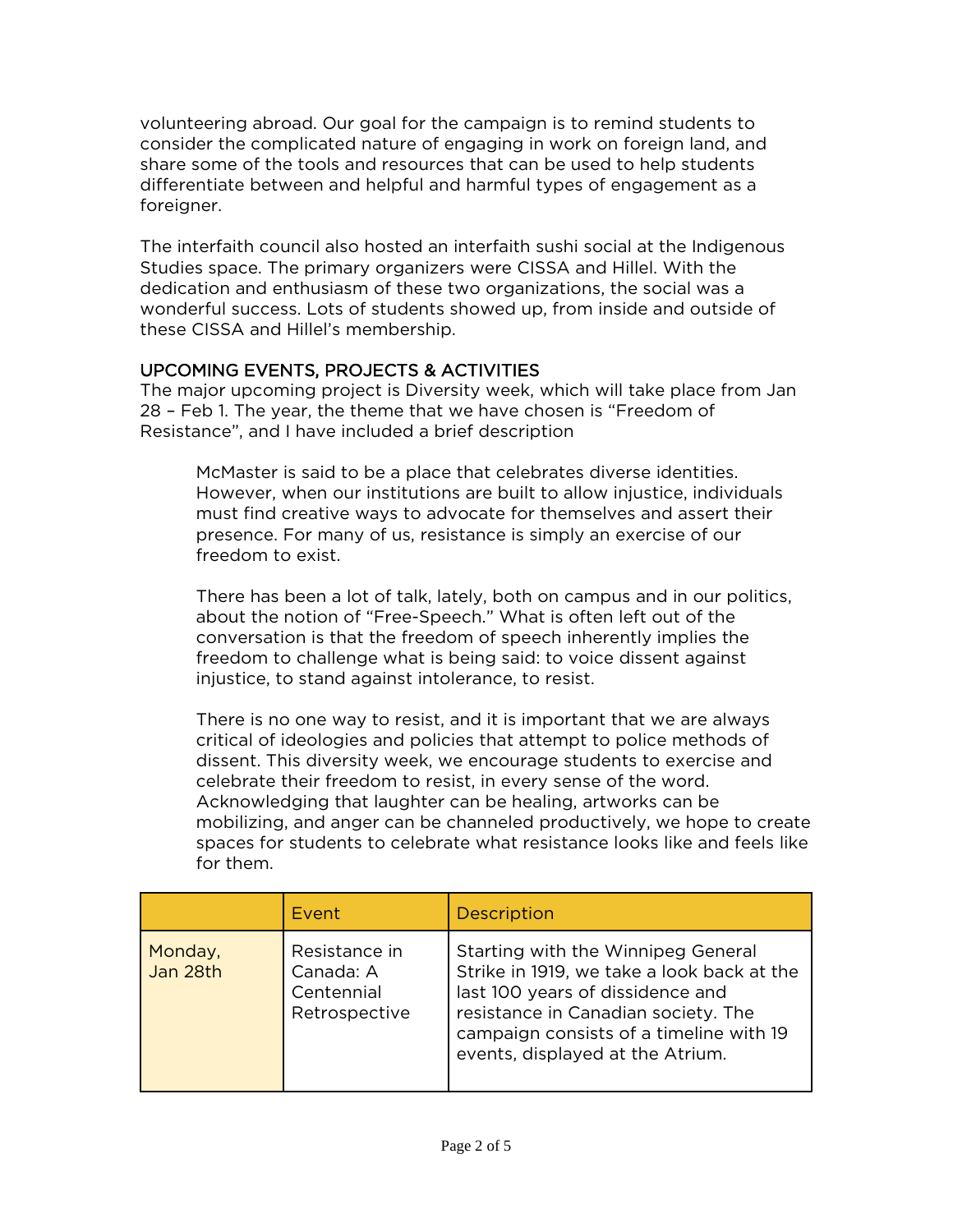|                        | The Art of Anger:<br>A Collaborative<br>Paint Splash<br>Party | We create a collaborative art-piece by<br>allowing students to splash paint at a<br>blank canvas. By allowing for a kind of<br>physical release, the event is meant to<br>be a cathartic experience for students,<br>and illustrating that anger can, in fact,<br>be productive.                                                                                                                                                                                                     |
|------------------------|---------------------------------------------------------------|--------------------------------------------------------------------------------------------------------------------------------------------------------------------------------------------------------------------------------------------------------------------------------------------------------------------------------------------------------------------------------------------------------------------------------------------------------------------------------------|
| Tuesday,<br>Jan 29th   | Marketplace:<br>Celebrating<br>Creators on the<br>Margins     | Through a marketplace where<br>marginalized artists are welcome to<br>showcase and sell their works without<br>being charged for the venue, we hope<br>to celebrate the ways in which artists<br>and makers in our community,<br>particularly those who are marginalized,<br>are finding and demanding creative<br>spaces to exist and pursue their<br>passions, despite existing in a society<br>that often impedes upon our right to<br>express ourselves through creative<br>mean |
|                        | Interfaith Council<br>Coffee House                            | By collaborating with the organizational<br>members of the Interfaith council, we<br>hope to provide another opportunity for<br>general members of these clubs to<br>socialize and share with one another.                                                                                                                                                                                                                                                                           |
| Wednesday,<br>Jan 30th | Acknowledging<br>Land: Workshop                               | This workshop is designed to, explain,<br>deconstruct, and critique the idea of<br>Land Acknowledgements for a non-<br>indigenous audience. We are working<br>with CISSA, MISCA, the Indigenous<br>Studies Program, and several other<br>partners to think more critically about<br>what it means give land<br>acknowledgements, how does one<br>contextualize oneself within the land,<br>and what lies beyond the<br>acknowledgement.                                              |
| Thursday, Jan<br>31st  | Responding to<br>Hate: Workshop                               | We are partnering with PCC, Hillel, and<br>hopefully some other campus partners<br>to discuss how hateful symbols, actions,<br>and messages can be recognized and<br>reported on campus.                                                                                                                                                                                                                                                                                             |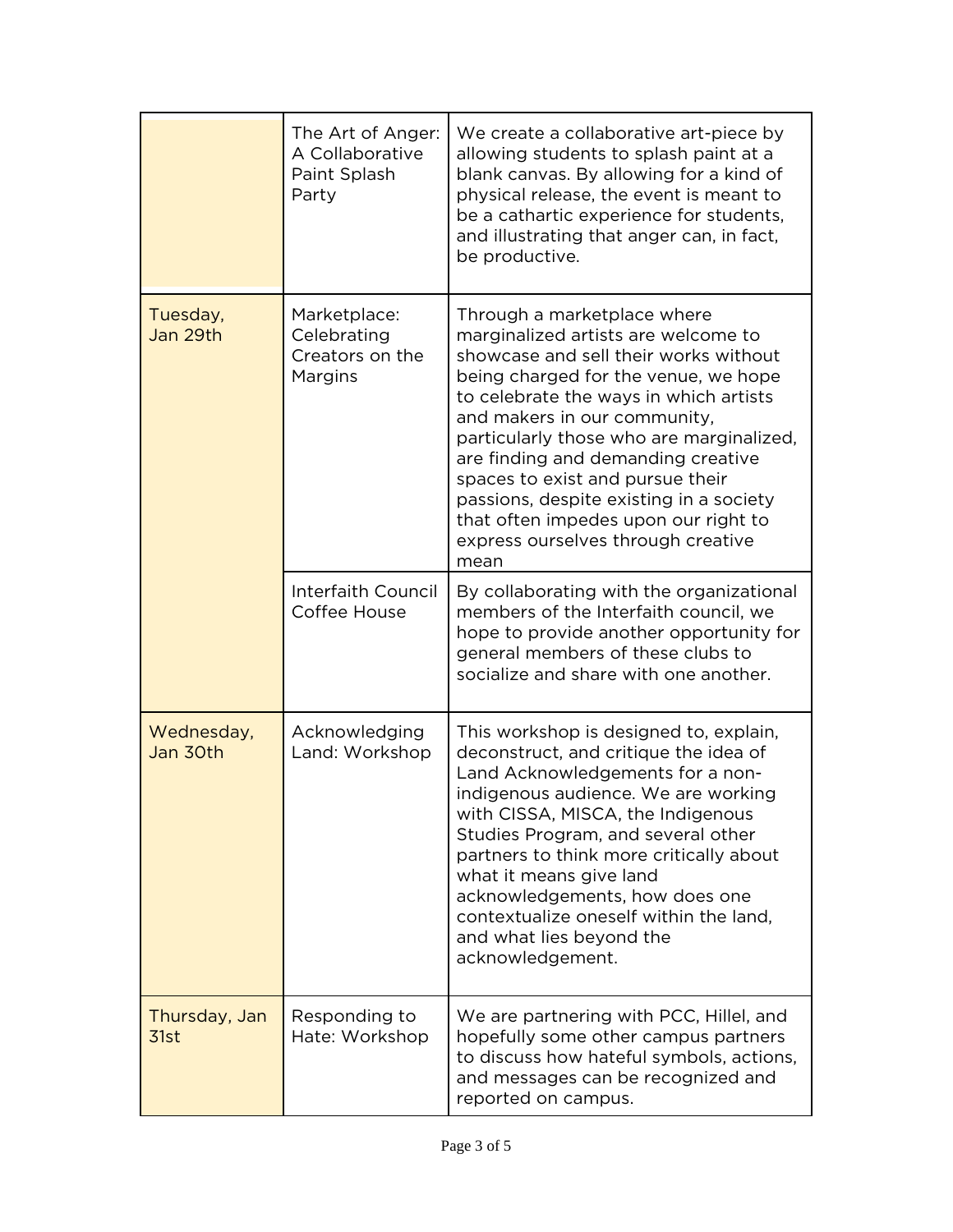|                    | Resistance at<br>McMaster: Panel<br><b>Discussion</b> | This panel discussion will focus on how<br>projects of resistance are taken up<br>within an academic institution such as<br>McMaster. We have invited 3-4 faculty<br>members, coming from a range of<br>academic background and<br>appointments, to speak on what<br>resistance means to them, and how/why<br>they resist within an institution that<br>seeks to pacify certain forms of<br>resistance and silence dissent. |
|--------------------|-------------------------------------------------------|-----------------------------------------------------------------------------------------------------------------------------------------------------------------------------------------------------------------------------------------------------------------------------------------------------------------------------------------------------------------------------------------------------------------------------|
| Friday,<br>Feb 1st | Poetic Justice:<br>Poetry<br>Workshop                 | This is a poetry-writing workshop<br>facilitated by a member of Hamilton<br>Youth Poets. The event is closed off to<br>BIPOC, and designed to be a space that<br>allows for reflection and healing.                                                                                                                                                                                                                         |

## BUDGET

| <b>ACCOUNT</b><br><b>CODE</b>           | <b>ITEM</b>              |         | <b>BUDGET / COST</b> |  |  |
|-----------------------------------------|--------------------------|---------|----------------------|--|--|
| 6103-0317                               | MISCA Avtek Equipment    | 886.61  |                      |  |  |
|                                         | TOTAL SPENT IN LINE      | 1189.91 |                      |  |  |
|                                         | <b>REMAINING IN LINE</b> |         | 6773.39              |  |  |
| 6501-0317                               | Unpacked Campaign        |         | $-200$               |  |  |
|                                         | TOTAL SPENT IN LINE      |         | 923.27               |  |  |
|                                         | <b>REMAINING IN LINE</b> |         | 1576.73              |  |  |
| <b>TOTALS</b>                           |                          |         |                      |  |  |
| TOTAL BUDGETED DISCRETIONARY SPENDING   |                          |         |                      |  |  |
| TOTAL ACTUAL DISCRETIONARY SPENDING     |                          |         |                      |  |  |
| <b>REMAINING DISCRETIONARY SPENDING</b> |                          |         |                      |  |  |

## VOLUNTEERS

The two committees of volunteers continue to work closely together. Some of the execs and volunteers, including myself, made plans to attend Eggnog together and had a great experience! We hope to bring all of the volunteers together for re-fresher and volunteer training in the upcoming weeks.

## CURRENT CHALLENGES

One of our current challenges is the Acknowledging Land: Workshop event planned for Diversity Week. After extensive discussions with MISCA, we realized that there were many aspects of the Land Acknowledgement that we had not fully considered or explored. We are currently looking to consult with